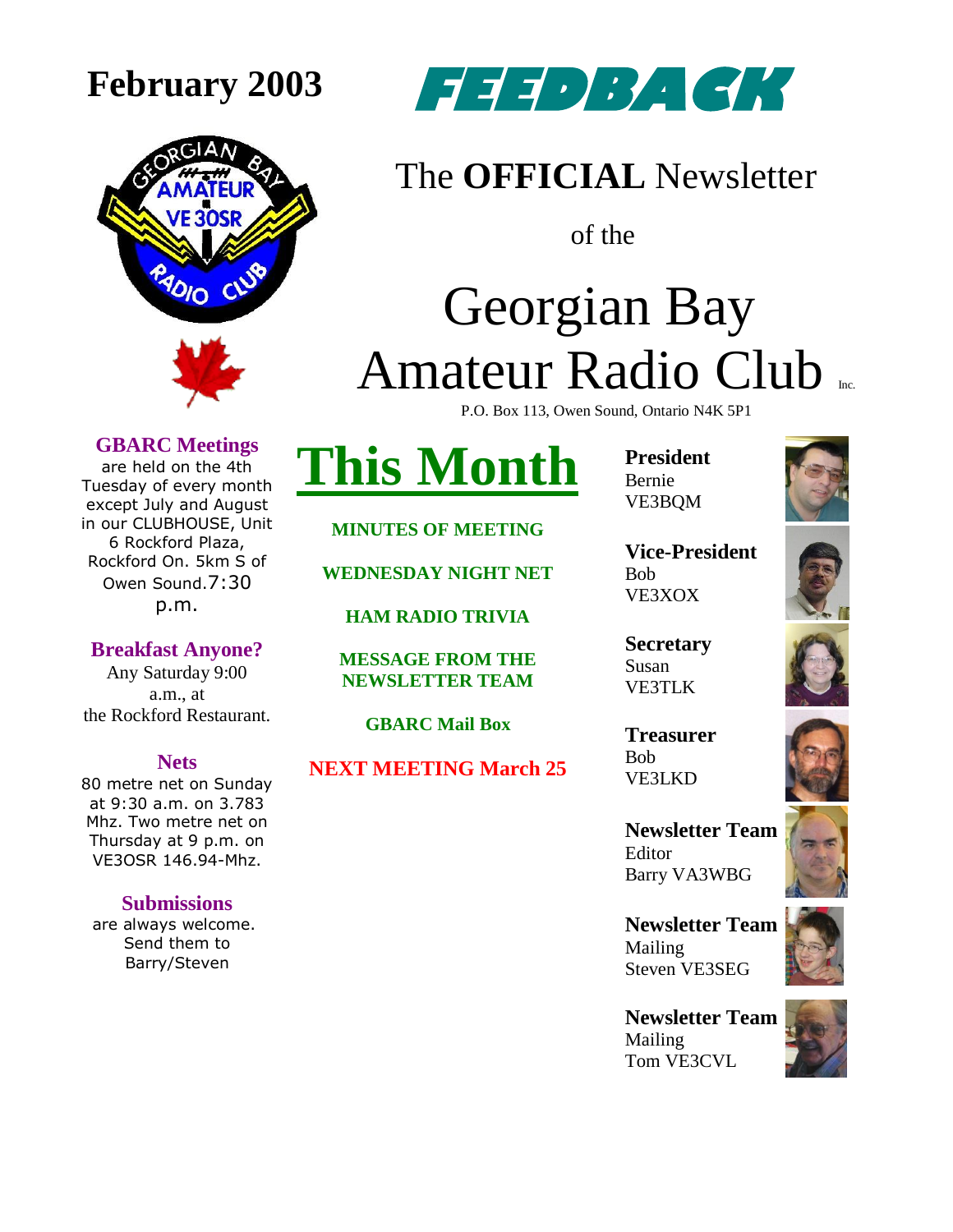## **GEORGIAN BAY AMATEUR RADIO CLUB MINUTES OF MEETING**



**Georgian Bay Amateur Radio Club Minutes of January 28, 2003 Meeting**

**The Meeting was called to order by President Bernie BQM at 7:30 p.m. Welcomed everyone and introductions were made.**

**Moved by Steven SEG and seconded by Dave DXO that the November, 2002 minutes be accepted with the following corrections: Okie - changed to Okke Dieter VAE3DST - remove the E under New Business - omit, to have in the club house Mother Vary - changed to Grandma Vary Bob CVL - changed to Tom CVL The motion passed.**

**Treasurer's report given by Bob LKD. There are 30 paid members and 11 family members (41 altogether). Rent is paid with post dated cheques.**

**Old Business**

**We did not hear back from the Scouts about what they wanted us to do when they were winter camping in Harrison Park. As a result, we did not arrange any activities as a club because we could not organize things ahead of time.**

**The 80m net 3.783 MHZ will be on Sunday at 9:30 a.m. and the 80 m net 3.735 MHZ approx. will be on Wednesdays at 9:00 p.m. The 2 m net will continue to be on 146.94 on Thursdays at 9:00 p.m.**

**There are 808 nodes on the IRLP. For information check www.irlp.net. They are working on getting a link to the space station. Bob NX and Gene IJD will set up a meeting for instructions on using the IRLP.**

**Walter VE3 FFN encouraged members to get on ONTARS.**

#### **New Meeting**

**There was correspondence from the City of Owen Sound re: our ad in the Community Service brochure under Hobbies and Games. A correction was**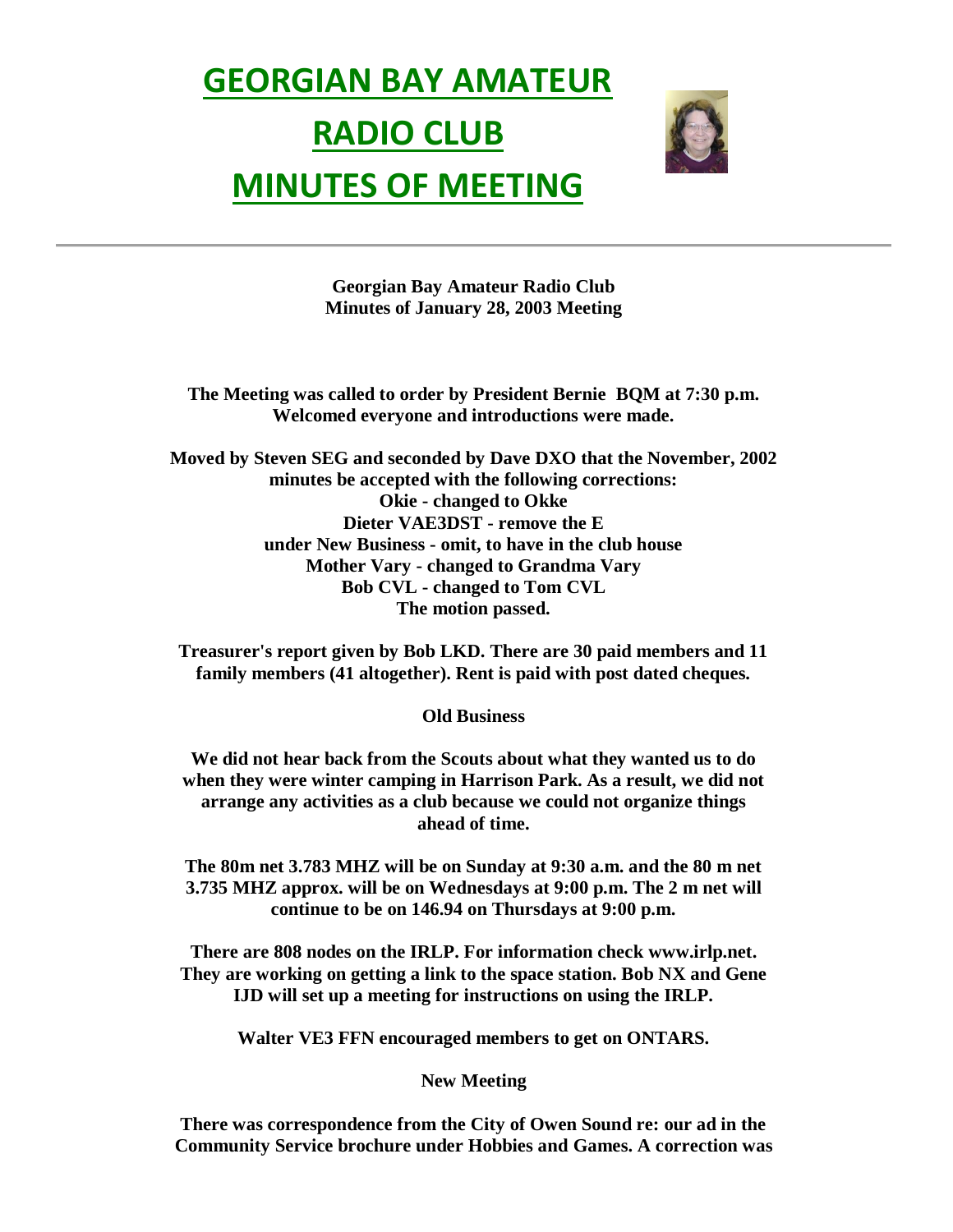**made for our contact person and we included our webpage.**

**We received a letter from the Kiwanis Club thanking us for our participation in the Santa Claus Parade. A cheque for \$75.00 was enclosed. As the cheque had the club name incorrect it was returned with a letter of thanks and our correct club name and address. After a discussion it was decided that if we are sent another cheque it will be considered a donation.**

**Thanked Okke for the thank you card for the flowers on the passing of his wife.**

**Acknowledged receiving cards from the QSL bureau.**

**"Back to Basics" if there are any specific topics/projects, big or small, you are interested in learning about the club will arrange a time to work on it.**

**Bernie BQM gave an informative demonstration of slow scan T.V. Thank you.**

**The newsletter is going to include a section on looking for equipment or equipment for sale. Contact Steven SEG or Barry WBG for details.** 

**The 50/50 draw of \$11. was won by Bernie BQM.**

**The meeting was adjourned at 9:30 p.m.**

### **WEDNESDAY NIGHT NET**

**Missed you on the JAN. 29, 2003. Wednesday night get together. This is held at 9 pm on Wednesday evenings on or around 3735 khz. or 3.735 mhz, plus or minus a few due to band usage.**

**This is down in the Canadian phone portion of the band. We have been joined by VE9, VE3,VY2, VE7 and VE9 mobile ve3's in the past. This is a great time to play and see what you can hear and communicate with.**

**We had about 45 minutes of chat with the following stations joining in. Bob VE3LKD, Bert VA3AEG, Win VY2WB, Dieter VA3DST and myself Bob VE3NX. We would like to mention that Win VY2WB out in PEI , has been joining us for several weeks now and looks forward on meeting up with the gang here in the** 

**area and as well as stations across Canada. Bob VE3LKD got up a new antenna in town for 80 meters, and was getting 59 signal reports out of PEI. Looks like the Bazooka is working Bob. Maybe you can explain at one of the meetings the contruction of the antenna Bob. Looking forward to seeing you on the band Wednesday nights with the crew.**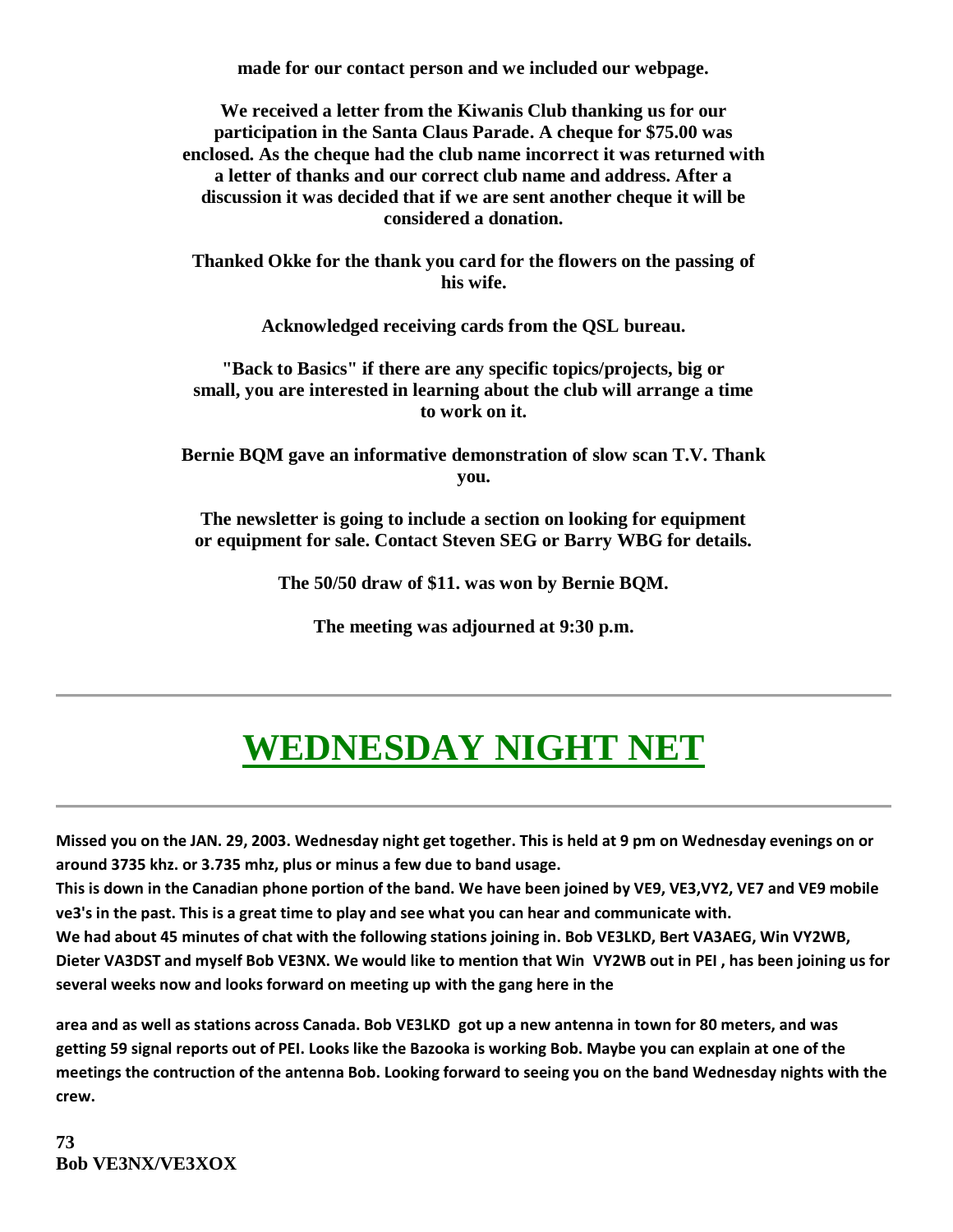**Woodford Ontario**

**The Radio Club page.... http://greynet.net/~gbarc/ My home page.... www.bmts.com/~bvary IRLP Nodes ... http://status.irlp.net/ Irlp instructions available to club members upon request....**

### **HAM RADIO TRIVIA**

| What is the meaning of the term "TNT" as applied to ham Transmitters?(2)<br>1. |
|--------------------------------------------------------------------------------|
| "Triode (oscillator) - Neutralized Triode (amplifier)"                         |
| "Tuned, Not Tuned"                                                             |
| "Transistors, Not Tubes"                                                       |
| "A high powered rig that put out a "dynamite" signal"                          |
|                                                                                |
| Of QRC, QRK, QRW, and QRY, which is NOT a Q-Signal?(1)<br>2.                   |
| QRC                                                                            |
| QRK                                                                            |
| QRW                                                                            |
| <b>QRY</b>                                                                     |
|                                                                                |
| In what year was the 20 meter band authorized for amateur use?(4)<br>3.        |
| 1914                                                                           |
| 1919                                                                           |
| 1921                                                                           |
| 1924                                                                           |
|                                                                                |

**Answers for these questions will appear in the March edition of the Feedback**